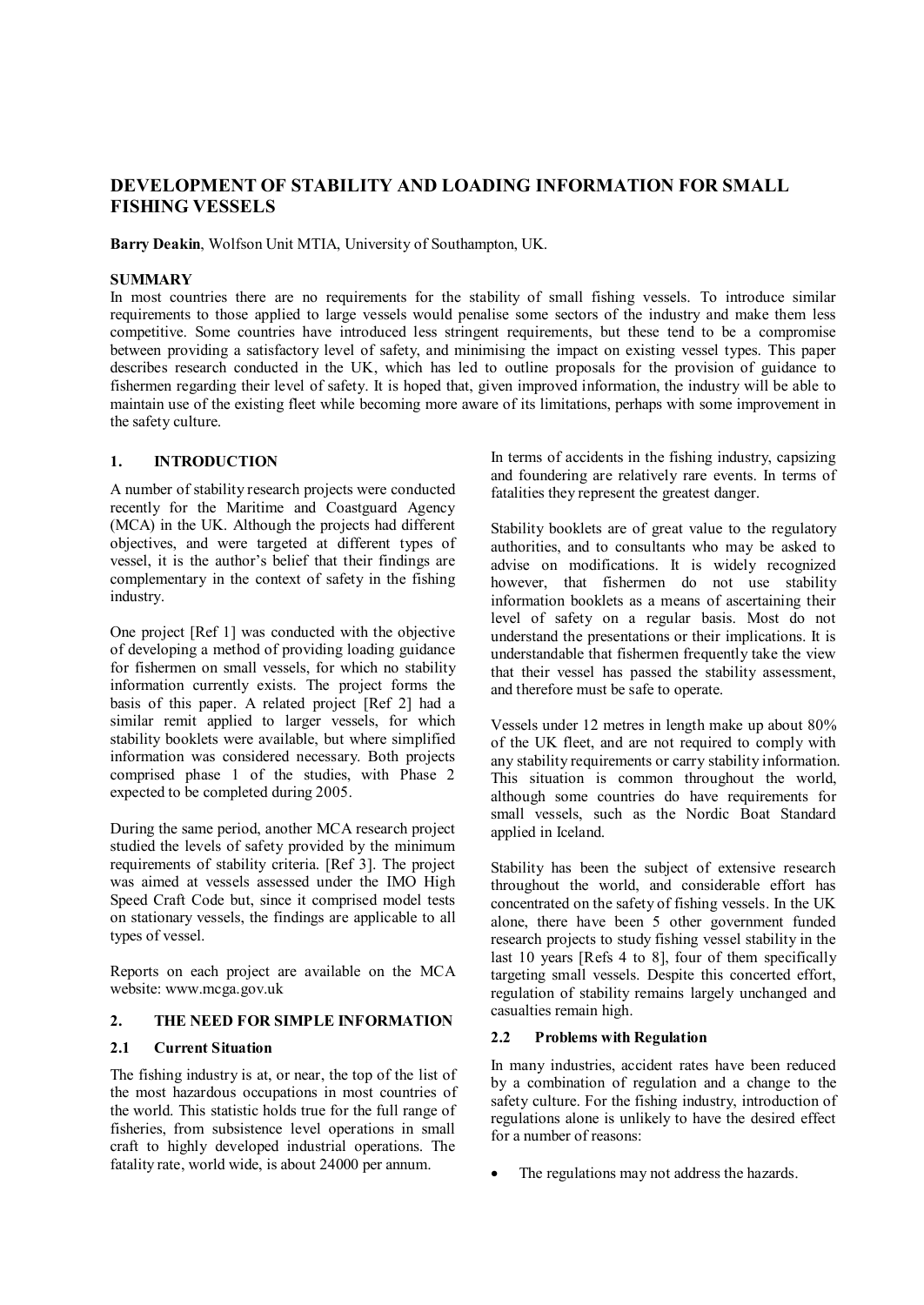- The diversity of the fleet, environments and fishing methods may require complex regulation. This would be unrealistic with a large fleet and few surveyors.
- If standards are set high, existing vessels cannot comply and must be given exemption. If they are set low enough to include existing vessels, new vessels will be built to the required minimum standard. In either case, safety may not be improved.
- Prescriptive regulations introduced to one region put that fleet at an economic disadvantage, particularly in the modern global market. Industrial and political pressures are immense, and the resulting hostility degrades respect for the value of the requirements.
- With such a large fleet, the administrative costs of implementation and surveying would be high.
- The industry may adjust to minimise the effects.

The latter has been the case in the past, as demonstrated convincingly by Figure 1, which shows the tendency for large powerful vessels to be built just below the 10 metre limit, above which, catch restrictions become far more onerous. Some of these 'rule beaters' have proportions outside the normal envelope and give particular cause for concern. Some operate offshore with heavy trawl gear, and probably are more vulnerable than larger vessels conducting similar operations. There is no justification for them being exempt from stability assessment. Project 529 recommended that the requirements for larger vessels be extended to encompass these rule beating vessels, perhaps using the product of length, beam and depth to set the lower limit.

#### **2.3 Problems with Safety Culture**

When a vessel capsizes there are unlikely to be survivors, and so fishermen tend not to learn from the experience. Their only experience is of not capsizing, regardless of how they load and operate their vessel. Fishermen may blame the misfortune of others on an unseaworthy vessel, bad practice or freak conditions, and usually as a one-off incident that will not happen to them.

It is widely believed that a history of safe operation is evidence of safe practice. This is a fallacy, implying that all vessels are safe until the day they capsize, at which time they become unsafe.

Fishermen have an intuitive feel for the stability of their vessel. They know that overloading, adding weights high up, or applying large heeling moments can be dangerous. They may claim to be the best qualified to understand the dangers of their operations. For some aspects that may be the case, and if they understand the danger but fail to take appropriate precautions there is little that can be done without a change to the safety culture.



*Figure 1: Characteristics of the UK small vessel fleet* 

#### **2.4 The Value of Information**

Fishermen resent the imposition of restrictions on their operations, and want to remain responsible for their safety. Unfortunately, they have no information on their level of safety with regard to stability, and so should not be blamed for pushing their vessel too far.

Some vessels are mush less safe than others, but if they are operated with caution in sheltered conditions they may maintain an adequate level of safety. They need not necessarily be prevented from operation but their limitations must be made clear to the fisherman.

If the information is also made clear to the crew, by posting it clearly on the vessel, they may be less inclined to accept a skipper's disregard for safety. If the information is made clear to the family and wider community, by marking a minimum recommended. freeboard for example, other pressures may be brought to bear on the fisherman. This might help to improve the safety culture within a community.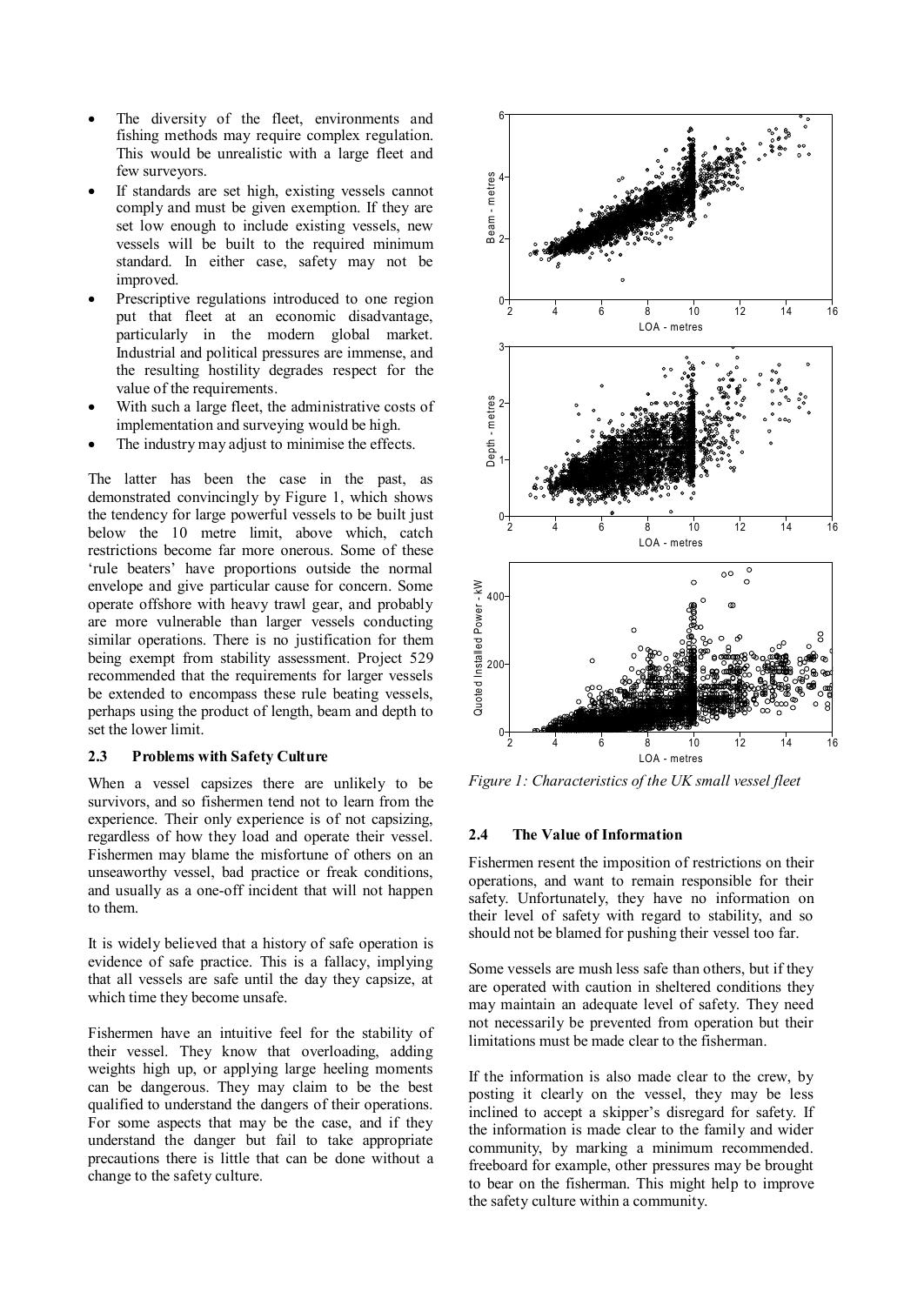|                                      |                                      | Pelagic<br><b>Trawling</b>                          | <b>Demersal</b><br><b>Trawling</b>                    | <b>Beam</b><br><b>Trawling</b>                      | <b>Dredging</b>                                                | <b>Netting</b>                                                | <b>Potting</b>                                      |
|--------------------------------------|--------------------------------------|-----------------------------------------------------|-------------------------------------------------------|-----------------------------------------------------|----------------------------------------------------------------|---------------------------------------------------------------|-----------------------------------------------------|
| transient<br>Regular,<br>hazards     | <b>Handling</b><br>the<br>gear       |                                                     |                                                       | Boarding the<br>gear                                | Boarding the<br>gear                                           |                                                               |                                                     |
|                                      | <b>Boarding</b><br>the<br>catch      | Lifting cod<br>end from high<br>block               | Lifting cod end<br>from high block                    |                                                     | Boarding the<br>qear.<br><b>Blocking</b><br>freeing ports      |                                                               |                                                     |
| Occasional,<br>prolonged<br>hazards  | <b>Handling</b><br>abnormal<br>loads |                                                     | Lifting cod end<br>from block high<br>& aft or offset | Lifting from<br>derrick block<br>high &<br>outboard | Lifting from<br>derrick block<br>high or<br>outboard           |                                                               |                                                     |
|                                      | <b>Coming fast</b>                   |                                                     | Moment<br>applied under<br>way or in<br>tideway       | Moment<br>applied under<br>way or in<br>tideway     | Moment<br>applied under<br>way or in<br>tideway                |                                                               |                                                     |
|                                      | <b>Freeing</b><br>fastened gear      |                                                     | Moment<br>applied high &<br>aft or offset             | Lifting from<br>derrick block<br>high &<br>outboard | Lifting from<br>derrick block<br>high &<br>outboard            |                                                               | Moment applied<br>high & offset                     |
|                                      | Overloading<br>the boat              | Bulk fish.<br>Reduced<br>freeboard &<br>cargo shift | Bulk fish.<br>Reduced<br>freeboard &<br>cargo shift   |                                                     | Shellfish on<br>deck.<br>Reduced<br>freeboard &<br>cargo shift | Net bins on<br>deck.<br>Reduced<br>freeboard &<br>cargo shift | Moving pots.<br>Reduced<br>freeboard &<br>stability |
| Progressive,<br>permanent<br>hazards | <b>Modifying the</b><br>gear         | Larger nets,<br>drums or<br>doors                   | Larger nets,<br>drums or doors                        | Longer or<br>or derricks                            | Longer or<br>heavier beams heavier beams<br>or derricks        | Repositioned or<br>more powerful<br>net haulers               | Repositioned or<br>more powerful<br>pot haulers     |
|                                      | <b>Modifying the</b><br>boat         | Many<br>possibilities                               | Many<br>possibilities                                 | Many<br>possibilities                               | Many<br>possibilities                                          | Many<br>possibilities                                         | Many<br>possibilities                               |

*Table 1: Operational hazards* 

|                       | <b>Number</b> | <b>Casualties</b> | Casualty  |
|-----------------------|---------------|-------------------|-----------|
| <b>Fishing Method</b> | of vessels    | Jan $91 -$        | Rate per  |
|                       | (1997)        | Feb 97            | 1000/year |
| <b>Beamers</b><br>&   | 262           | 13                | 8.1       |
| Dredgers              |               |                   |           |
| <b>Trawlers</b>       | 938           |                   | 1.2       |
| Potters               | 1275          | 8                 | 1.0       |
| Netters & Liners      | 2641          | 5                 | 0.3       |
| <b>Hand Gears</b>     | 1441          |                   | 0.0       |
| Total                 | 6557          | 33                | 0.8       |

*Table 2: Under 12 m casualties by fishing method* 

## **3. IDENTIFYING THE HAZARDS**

If information on safety is to be of any value it must address the particular hazards that are relevant to the vessel, its operation and environment.

## **3.1 Operational Hazards**

In UK waters alone there are a wide variety of vessel types, employing a range of fishing methods, in conditions ranging from calm sheltered waters to the open ocean. One might argue that each vessel is unique in terms of the combination of these aspects, but it is possible to categorise the hazards in a number of ways.

Table 1 presents typical hazards for 6 common methods of fishing. They are grouped according to their frequency and duration. Hazards that occur regularly tend to be of short duration, so that the probability of a stability incident resulting from them is kept low. Hazards of longer duration tend to occur less frequently. Some, however, are of a permanent nature, at least in terms of the fishing operation, and may be progressive, perhaps due to an accumulation of small changes.

All of these hazards are under the direct control of the crew, and can be avoided or reduced. General advice on their effects may be contained in the stability book, but they are not normally addressed as part of the stability assessment.

Some administrations require the more frequent hazards, such as boarding of the gear, to be assessed against the criteria and, in the UK, similar requirements are imposed on other types of working vessel. In most countries, including the UK and Iceland, fishing vessels are exempt from such scrutiny and, in many cases, have insufficient stability margin to comply with the minimum requirements when handling their gear, even when it is empty. This is particularly true of beam trawlers and scallop dredgers, as discussed in Ref 4, and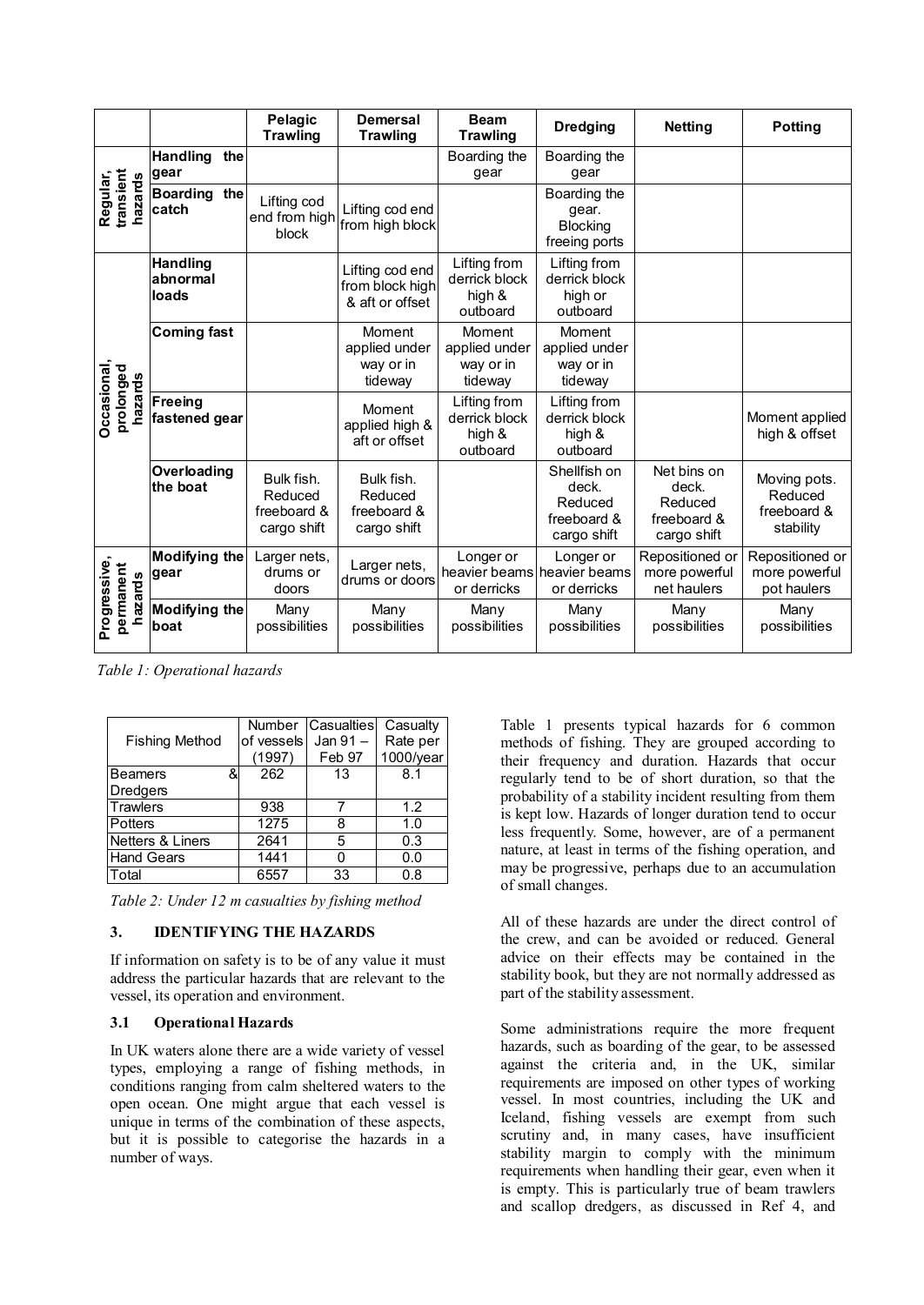demonstrated by the casualty data for small vessels presented in Table 2. The stability curves for a UK beam trawler are presented in Figure 2. With the fishing gear supported from the derricks, which are raised to 45 degrees, the residual stability is reduced dramatically. If one trawl contains a large weight of sand or debris, the residual stability may be negligible.

In the Nordic Boat Standard, vessels fitted with lifting gear must comply with a maximum heel angle limit when lifting, but there is no requirement for the residual stability with the lifting moment applied.



*Figure 2: The effects of gear handling on the stability of a beam trawler* 

## **3.2 Environmental Hazards**

The environmental hazards most likely to be encountered are: wind heeling, shipping water, loss of stability on a wave, rolling in waves, impact from breaking waves, icing and flooding.

These differ from the operational hazards in that the crew have only indirect control over them. They can, for example, maintain secure closures to prevent downflooding from shipped water, and keep the vessel head to severe seas to reduce the possibility of loss of stability on a wave, or being heeled to a large angle by a breaking wave. The crew can be provided with warnings and advice on ways to minimise the dangers but they cannot necessarily avoid the hazards.

This has been recognised in Iceland, with IMA´s weather and sea state information system, which helps fishermen to identify and avoid areas where hazardous waves are likely to be encountered. [Ref 9].

## **4. SMALL CRAFT REGULATIONS**

#### **4.1 Fishing Vessels in Other Countries**

Typically, administrations either apply standard IMO criteria to all fishing vessels, or just to the larger vessels with no stability regulation of small craft. The only countries found to have specific requirements for vessels under 12 metres, that were not the IMO criteria, were those of France, New Zealand, Russia

and the Nordic countries. It is understood that requirements are under development in Canada.

France imposes minimum freeboards for decked vessels. Undecked vessels have maximum weight limits and requirements for reserve buoyancy, with a simple formula for vessels without hydrostatic data. There is a minimum GM requirement, for which a roll test may be used, and restrictions on reduction of freeboard due to lifting. Only decked vessels are permitted to operate towed gear, and are subject to restrictions on propulsive power and the minimum GM when handling the gear.

New Zealand restricts the operation of towed gear to decked vessels that comply with standard IMO criteria, and have adequate range of stability. Nondecked and partially decked vessels are restricted to enclosed waters or inshore limits and must be fitted with reserve buoyancy. Freeboard requirements are applicable to all decked and non-decked vessels. Simplified requirements apply to vessels less than 6 metres in length, operating in enclosed waters or within 2 miles of the shore. A simple heel test is conducted, with an angle limit, and minimum heeled freeboard for decked boats.

The Russian regulations apply to vessels of between 4.5 and 10 metres in length. There are freeboard and GM requirements, and minimum angle of downflooding and range of stability apply to decked vessels. For vessels equipped for towing or lifting, there are heel angle and freeboard limits when handling the gear and suffering a shift of the gear or catch. Undecked vessels have restrictions on: permissible wave height, residual freeboard, beam, roll period, bow height, distance from shore and speed. Stability is considered sufficient for rough water if the freeboard requirements are met when the vessel is heeled by a transverse shift of the design load.

The Nordic Boat Standard limits the maximum load, having regard to the freeboard, strength and stability. Minimum freeboards are assigned to both open and closed boats. For vessels equipped for lifting there is a heel angle limit. There is a GM requirement and, for decked vessels, GZ and range of stability requirements. There is an option for physical measurement of GZ. A heel test is required for open boats, with freeboard and heel angle limits. Norway and Iceland apply this standard to vessels of 6 to15 metres.

The Nordic Boat Standard, and the requirements of Denmark, New Zealand and Russia, all include a minimum range of positive stability for decked vessels. New Zealand and Russia require a range of not less than 60°, while Denmark and the Nordic Boat Standard require 70°. In all cases it is assumed that all watertight closures are secured.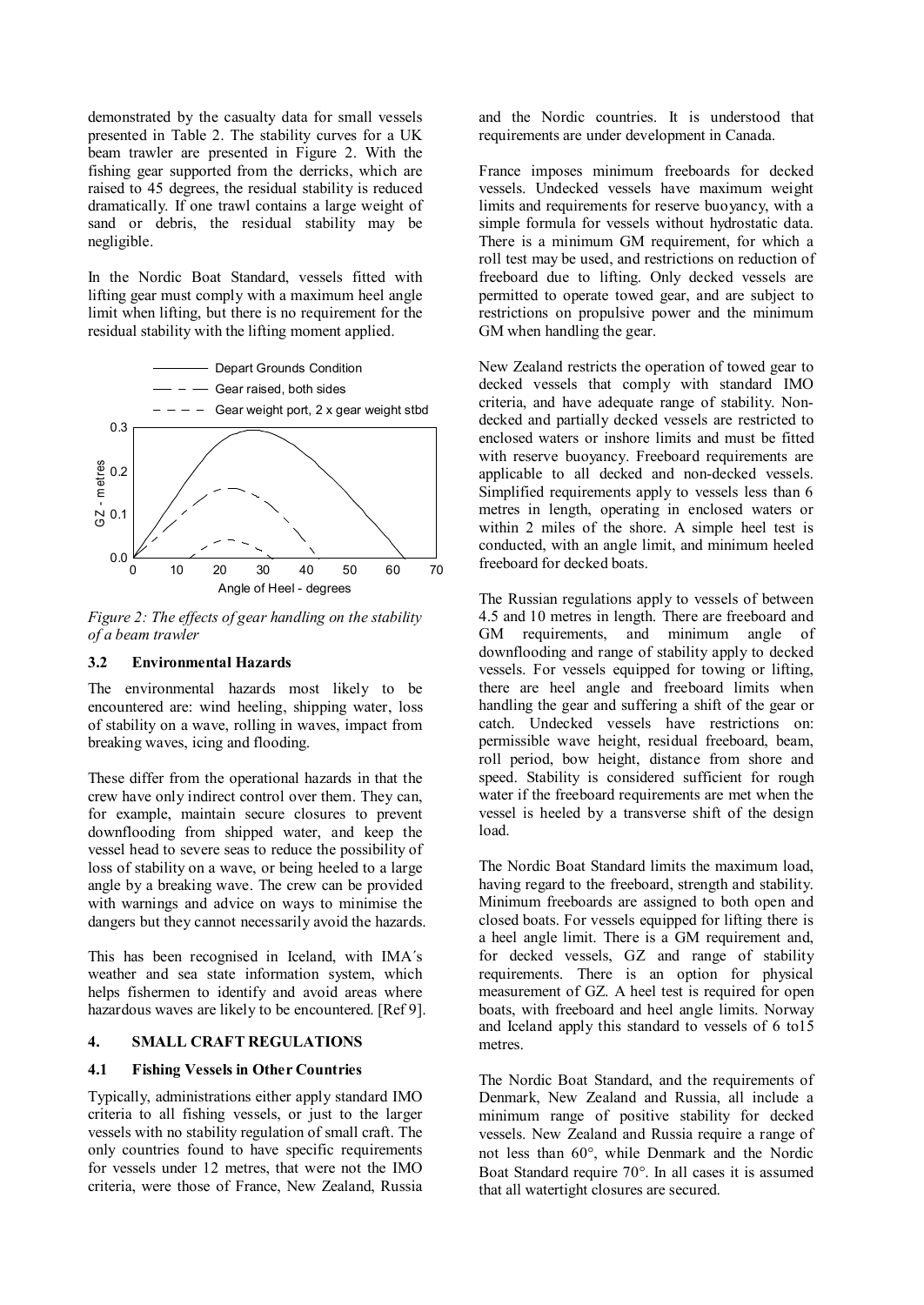The Nordic boat standard, France, New Zealand and Russia all require load lines.

## **4.2 Other Small Vessels in UK**

Small commercial vessels, other than fishing vessels, must comply with the appropriate MCA code of practice. For workboats, this includes minimum freeboard and a load line, and standard IMO requirements for the GZ curve. A vessel equipped for lifting must comply with heel angle, freeboard, GZ curve and range of stability requirements with the maximum lifting moment applied.

Operation of non-commercial vessels is unregulated, but the European Directive applies when a new vessel is placed on the market. This includes a requirement for adequate buoyancy and stability that will normally be met by compliance with the International Standard ISO 12217. The requirements vary depending on the anticipated environmental conditions, they differ for boats above and below 6 metres in length, and compliance may be shown by calculations or physical tests. The standard sets out to ensure that the boat can carry a maximum designated load, with adequate stability to handle offset loads, and adequate freeboard to any downflooding openings.

## **4.3 Summary**

Whilst most countries do not regulate small vessels, those that have imposed regulations on their industry fall into two groups: those applying standard IMO criteria and those that have developed specific small craft requirements. For the latter, there is a common theme, with minimum freeboard, range of stability, and ability to withstand heeling moments applied by the fishing operations generally considered to be important.

# **5. HOW SAFE ARE IMO CRITERIA?**

The first stability criteria to be widely adopted were those developed by Rahola in the 1930s, and they continue to form the basis of the IMO requirements for most vessels. They require vessels to maintain a minimum level of stability, and are seen by many as providing a working solution, but have a number of limitations:

- They measure stability in the absence of heeling moments, so residual stability is not addressed.
- They have a statistical, rather than technical, basis.
- The sample vessels available to Rahola were not representative of the wide variety of size and form to which the criteria are now applied.
- There is no regard for the size of vessel or the seastate in which it operates, so large vessels in sheltered areas require the same GZ values as small vessels in exposed waters.

In 2002, Francescutto [Ref 10] described the proposals and limited progress that have been made in this field, and promoted an analytical approach, relying on the ever more sophisticated computer tools available for modelling ship responses to waves. Such an approach may never be suitable for small fishing vessels however, which lack the necessary drawings and budgets.

MCA Research Project 509 [Ref 3] recently provided information on the levels of safety provided by stability criteria. The study concerned high speed craft, but comprised model tests on a wide range of vessel types, intact and damaged, when stationary in waves. Unlike most experimental work on stability, the models were configured to match the criteria, rather than ballasted to actual vessel conditions. The findings are considered applicable to all types of vessel, and particularly to fishing vessels, which frequently operate with residual stability that is close to, if not below, the minimum requirements.

Figure *3* reveals that the minimum wave heights required to capsize models that just complied with the criteria were surprisingly low, and within the normal operating environment of typical vessels. The tests were conducted to determine the worst combination of heading and wave period for each model configuration, and therefore represent "optimised" data in terms of minimum wave heights to capsize.



*Figure 3: Capsize test results for models of vessels that just comply with IMO criteria* 

## **6. ALTERNATIVE SAFETY ASSESSMENT**

The study revealed that the stability parameters used in conventional criteria are not necessarily the best measure of safety from capsizing in waves. The range of stability proved to be the most important, with the maximum righting moment of secondary value. The requirements for minimum GM values, angles of maximum GZ, and areas under GZ curves appear to provide a level of safety in most cases by controlling parameters that tend to be related to range and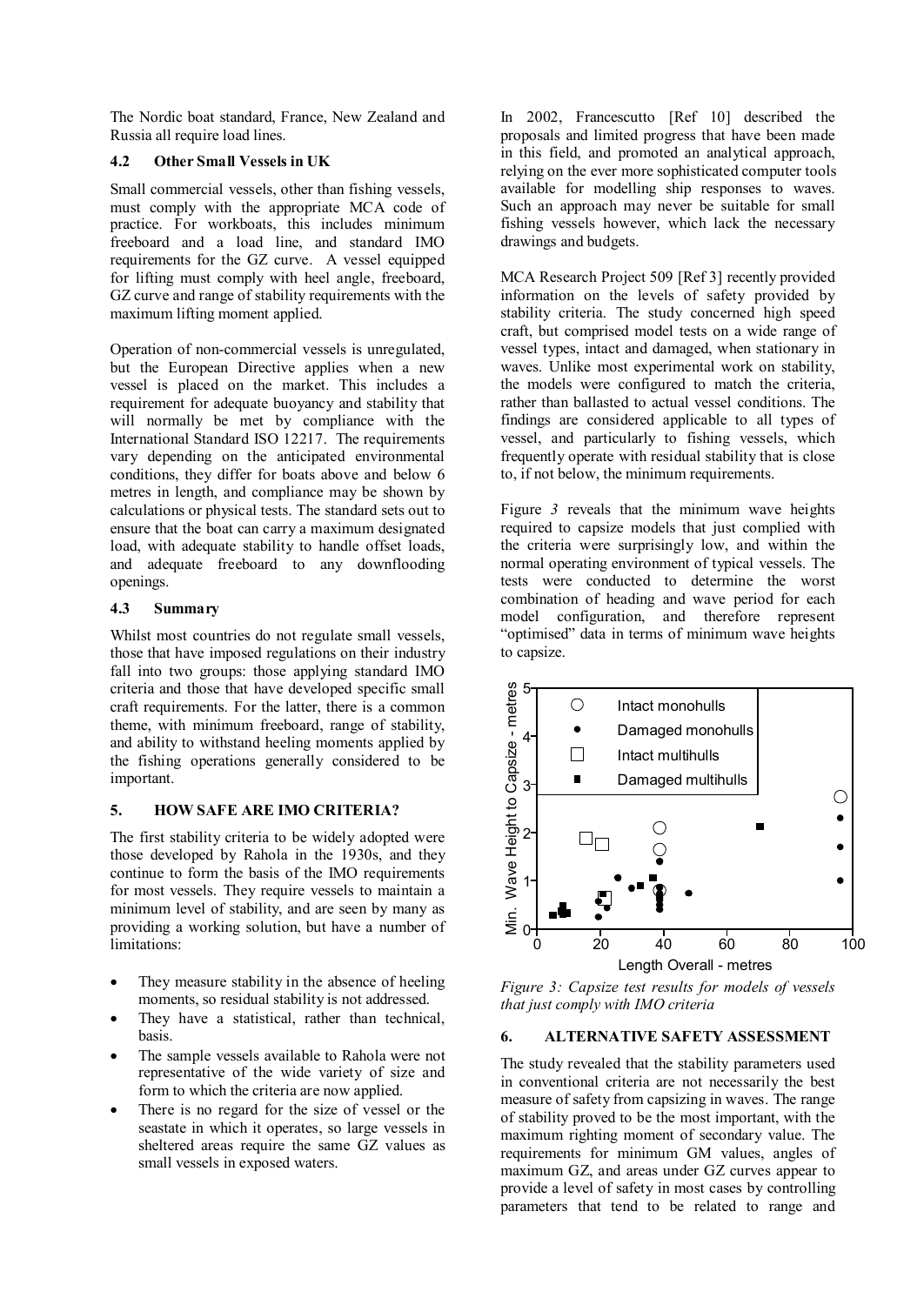righting moment. Figure 4 illustrates a strong linear relationship found between the minimum wave height to capsize and the residual stability, defined as a function of the range and maximum righting moment.

The data for monohulls and multihulls, intact and damaged, upright and heeled, all fell within a common envelope. It appears that all floating bodies may be judged simply on their size and residual stability.

The experiments highlighted the importance of the size of the vessel relative to the waves, which is not addressed by contemporary regulations, with constant GZ requirements for all combinations. The study concluded with a proposal for a radical change to stability assessment, using a formula to relate residual stability and the beam of the vessel to the anticipated operating environment.



*Figure 4: Variation of wave height to capsize with stability* 

The line labelled Formula 1 on Figure 4 represents a fit to the experimental data, defining the minimum wave height to capsize as:

Formula 1: WaveHeight = 
$$
\frac{\text{Range}\sqrt{\text{RMmax}}}{10 \text{Beam}}
$$

Where the range of stability and maximum righting moment are determined for the residual curve after taking account of any anticipated heeling moments.

Some real fishing vessel casualties are plotted for comparison with the experimental data on Figure 5. They indicate much higher wave heights, but the data were derived from eyewitness accounts of the approximate wave heights at the time of the casualty.

Such accounts frequently overestimate the seastate, particularly when a casualty occurs, but of course the wave that caused the capsize might have been somewhat greater than the estimated significant height. The data, therefore, can only be regarded as approximate. One might expect them to lie above the envelope of model data because they do not necessarily represent the minimum wave heights to capsize.

Formula 1 could provide the basis of an alternative method of stability assessment, using wave statistics to relate the minimum height to capsize to the significant height of the seastate, or the forecast of dangerous waves such as provided by the IMA.



*Figure 5: Relationship between tests and real casualties* 



*Figure 6: The relationship between freeboard and stability*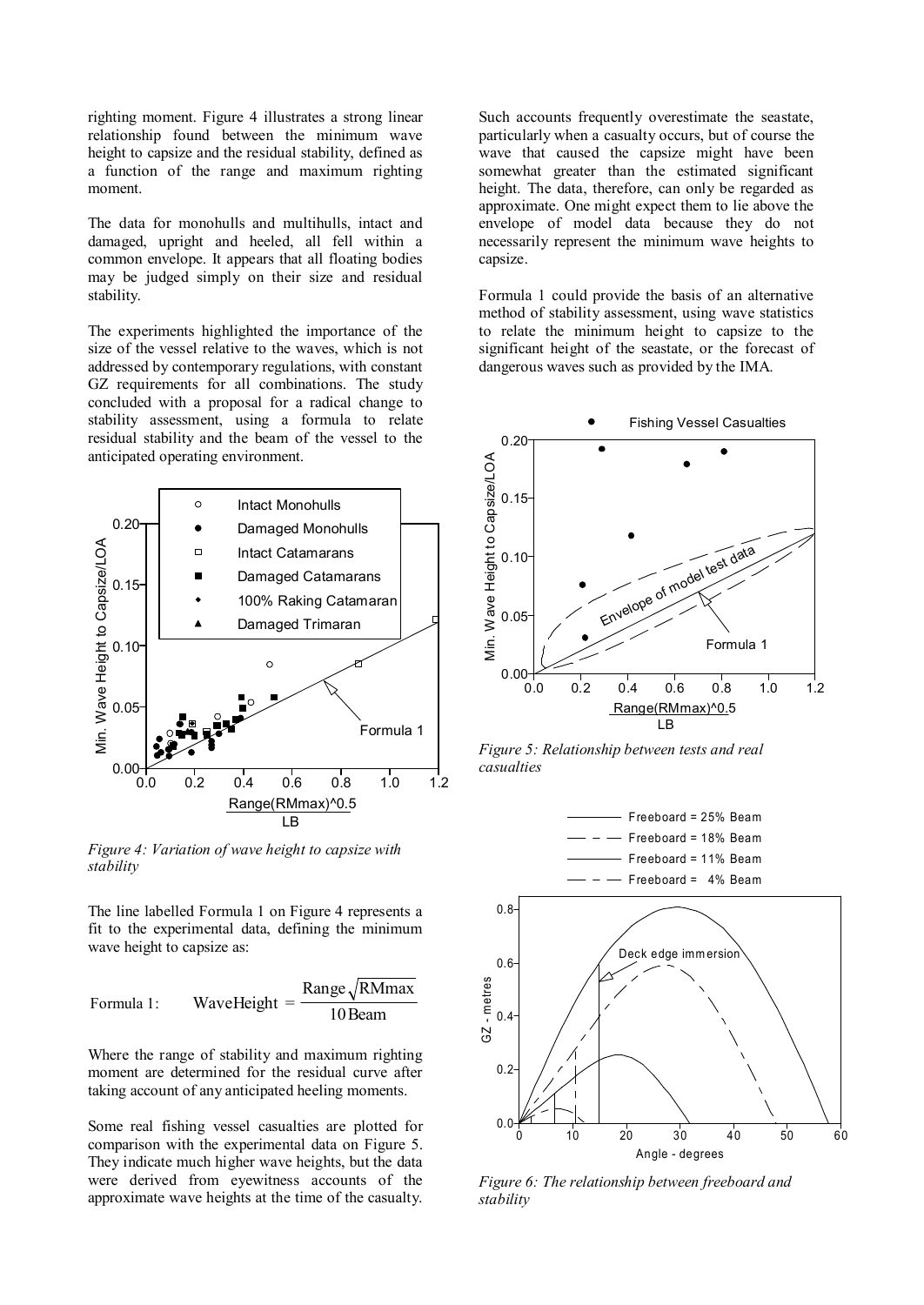This method also relies on conventional calculation of the stability and so would only be suitable for the larger fishing vessels, but it provides a valuable insight into the parameters of most importance for all vessels.

It is interesting to note the similarity between these findings and the requirements of most regulations developed recently for small fishing vessels in various countries, as summarised in section 4.3. Freeboard, range of stability, and the maximum righting moment may be assessed independently, but are intimately related, as Figure 6 illustrates.

## **7. SIMPLIFIED INFORMATION FOR LARGE VESSELS**

## **7.1 Information Displays**

Some countries have recognised the need for simplified information, and a number of methods are in use or proposed. They include the Stability Notice, which is compulsory in Norway and recommended in Iceland. The simple format of this single page poster appears to be an excellent means of conveying the relevant information to the whole crew.

In the USA, a more complex method of presentation described as a Safe Loading Matrix is under development [Ref 11]. The matrix combines details of the loading of the vessel in terms of the tank contents and quantity of catch, and assigns a colour code to indicate the level of safety for each combination. It is only suitable for vessels with full stability information, and this makes it less suitable for the smallest vessels. An example is shown in Figure 7.

# **7.2 Vessel Monitoring**

Both types of presentation described above have been combined with monitoring of the vessel, with draught and roll period monitoring in Iceland, roll angle and period monitoring by a group in Canada. This is a further refinement that is less suitable for small vessels.

The Icelandic system of draught and roll period measurements has been complemented by a method of estimating the height of wave required to cause capsize [Ref 9]. This assesses the risk of capsize by steep or breaking waves, and has a rather different basis to that described in section 6. The safety of the vessel in the absence of transient or occasional heeling moments is addressed, and so it is likely that a breaking wave would be required to cause a capsize.

# **7.3 Heeling Moment Monitoring**

In some countries almost all beam trawlers, and many other vessels, are equipped with a warp tension monitoring system. The systems range from a simple load cell at the lifting block with a display in the wheelhouse, to a highly developed system integrated with the winch and engine controls. The latter provides the benefits of automated pay out of the winch and reduction of engine revolutions or propeller pitch in the event of a sudden increase in warp tension, as would occur when coming fast. Because they give early warnings of increasing load, the trawls tend to be recovered before they contain excessive sand, stones or other debris, and so heavy lifts are not undertaken. Whilst they are designed as an aid to efficiency, they provide valuable information on the heeling moment being applied, and that is the greatest hazard for beam trawlers.



*Figure 7: Example of a Canadian Safe Loading Matrix*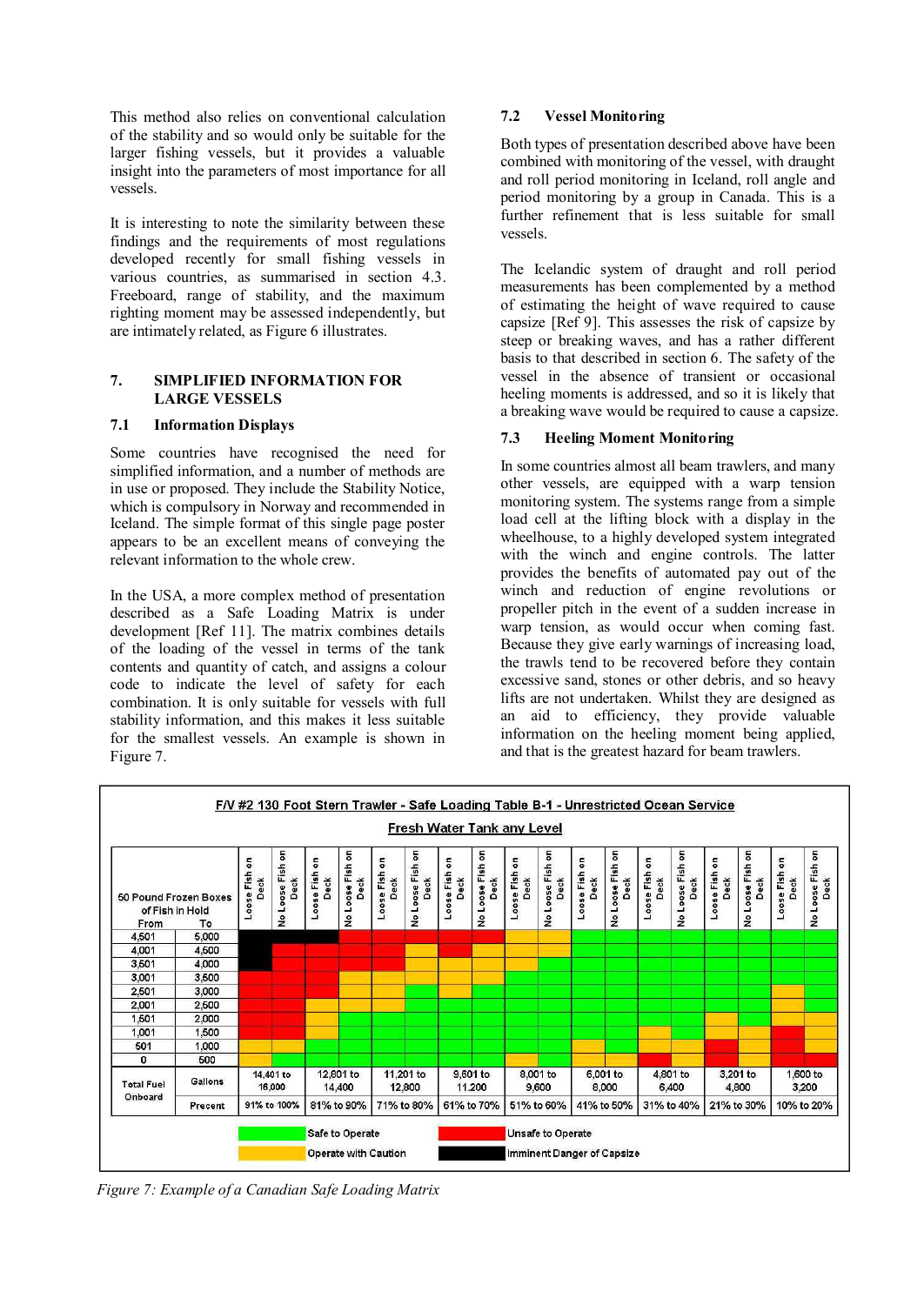As Table 1 shows, overloading represents only one of many potential hazards. Only the warp tension monitoring system enables assessment of the heeling hazards. Monitoring of the heel angle, as in the Canadian system, is not sufficient because, with both port and starboard warps overloaded the situation is hazardous but the heel may be negligible. The potential for monitoring systems to address the hazards is illustrated by Table 3. In particular, this highlights the limitations of vessel monitoring alone, without providing information on the heeling loads, or considering the residual stability with the moments applied.

|                                      | Pelagic                | Demersal               | <b>Beam</b>            | <b>Scallop</b>     |
|--------------------------------------|------------------------|------------------------|------------------------|--------------------|
|                                      | Trawling               | Trawling               | <b>Trawling</b>        | <b>Dredging</b>    |
| <b>Handling</b><br>thel<br>gear      | <b>Not</b><br>required | <b>Not</b><br>required | Load<br>monitoring     | Load<br>monitoring |
| <b>Boarding</b><br>thel<br>catch     | Load<br>monitoring     | Load<br>monitoring     | <b>Not</b><br>required | Load<br>monitoring |
| <b>Handling</b><br>abnormal<br>loads | <b>Not</b><br>required | Load<br>monitoring     | Load<br>monitoring     | Load<br>monitoring |
| <b>Coming fast</b>                   | <b>Not</b>             | Load                   | Load                   | Load               |
|                                      | required               | monitoring             | monitoring             | monitoring         |
| Freeing                              | <b>Not</b>             | Load                   | Load                   | Load               |
| fastened gear                        | required               | monitoring             | monitoring             | monitoring         |
| Overloading                          | Vessel                 | Vessel                 | <b>Not</b>             | <b>Not</b>         |
| the boat                             | monitoring             | monitoring             | required               | required           |

*Table 3: Use of monitoring systems to address operational hazards* 

### **8. APPLICATION TO SMALL UK VESSELS**

Without stability data or documentation, most methods being developed for large vessels have limited application. The exception is the Stability Notice, which does not necessarily rely on precise stability calculations.

It should be possible to develop guidelines on the minimum requirements for loading and handling small vessels, having due regard to their adopted fishing method. The following preliminary recommendations have been derived from the studies conducted so far.

#### **8.1 Freeboard and Loading**

It is clear that the loading and freeboard of a vessel are fundamental to its safety. Increased freeboard gives greater maximum righting levers and range of stability, and reduces vulnerability to water on deck, downflooding and the effects of accidental flooding. For small boats, it may not be worthwhile to introduce a complicated derivation of a minimum value, because there is no such thing as a minimum

'safe' value. Greater freeboard will always provide greater safety.

A typical minimum value adopted in some countries for decked vessels is 0.2 metre, and this might provide a useful basis for the UK fleet, with a greater value for open boats. It may be appropriate to relate the minimum freeboard to the beam, to ensure an adequate angle of deck edge immersion and residual stability

If a mark were clearly visible on the outside of the hull, the fishermen and their community would be able to monitor the loading of the vessel on departure and arrival. The dangers of loading the vessel beyond this mark would need to be made clear, and, it is hoped, pressure from members of the crew, family and the wider community might help to bring about a change in the safety culture.

In some cases it may be more useful to advise a maximum load, for example, in the case of a potter, where the number of pots carried may represent the greatest hazard and is clearly defined. A value could be determined simply from the principal dimensions of the vessel and its unladen freeboard.

## **8.2 Applied Moments**

It is recommended that a maximum safe lift be advised for all vessels fitted with lifting devices. A distinction should be made between the lifting devices associated with different fishing methods. Where more than one lifting point is used, or where vessels are fitted with moving derricks, such as beam trawlers, a combination of lifting situations may need to be considered.

It is anticipated that the assignment of specified maximum lifts would be related to the resultant angle of heel and/or the reduction in freeboard. For example, immersion of the deck edge would be readily observed and might represent a dangerous situation.

## **8.3 Stability Notice**

As for the larger vessels, the guidance information should be presented clearly on a single page, preferably in a pictorial form that the crew will readily absorb. The format used in Iceland and Norway should be suitable, and could be modified to incorporate advice on lifting where that represents a hazard. See Figure 8.

The notice should include information on the minimum freeboard or maximum load, and the maximum lift or minimum residual freeboard when lifting. It should also include advice on maintaining adequate stability, which is relevant to the vessel and its operation.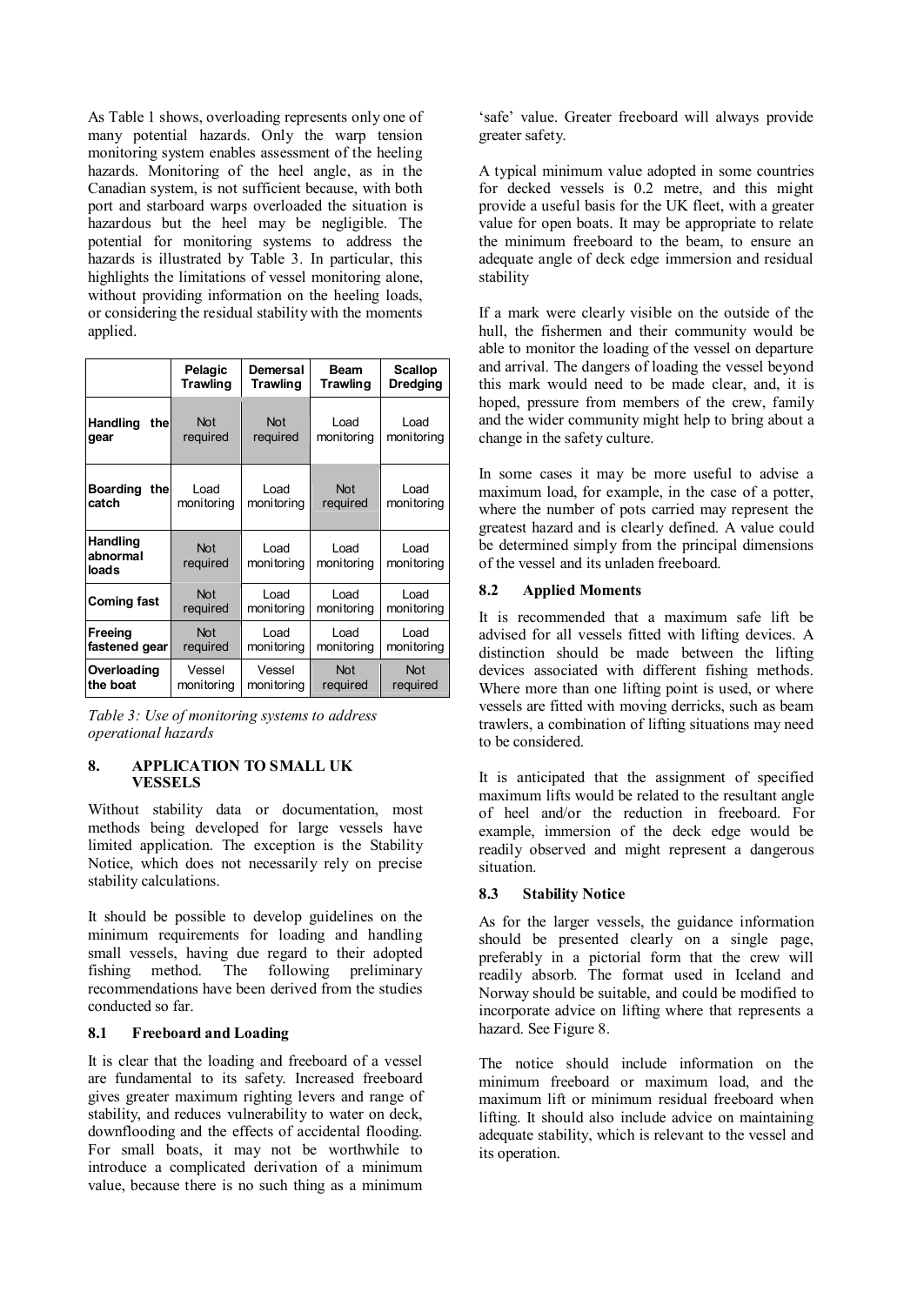

*Figure 8: Example Stability Notice for a small potter* 

The notice should be dated, and the inclusion of a photograph would help to highlight modifications to the vessel, or its gear, that might have affected its stability. It should be posted in a prominent position in the wheelhouse.

#### **8.4 Future Developments**

More detailed studies are now required to derive more precise guidelines for the preparation of Stability Notices, particularly where stability data are not available. To this end, it is anticipated that the MCA will fund a second phase of their Research Project 529.

It is hoped that the experimental capsize studies conducted on other vessel types will be extended to include small fishing vessels. The type of criterion proposed in section 6 might then be validated for these vessels, and perhaps simplified for use when stability data are not available.

## **9. CONCLUSIONS**

It is very difficult, and may be unnecessary, to impose prescriptive regulations on a fleet of small vessels. It may be preferable to provide simple information that will enable the operators to evaluate their level of safety in terms of the vessel, its operation and the local environment.

Safety of the vessel is variable, may be inadequate, and is under the control of the fisherman. This message must be conveyed clearly to fishermen.

Safety from capsize is closely related to the size of the vessel in relation to the seastate, and the residual range of stability with operational heeling moments applied. The latter is heavily dependent on the residual freeboard. Their relatively small size, and frequent application of large heeling moments, are significant factors contributing to the vulnerability of fishing vessels. It is essential that their residual stability is addressed by regulatory minimum requirements where appropriate, and their vulnerability conveyed to the fishermen.

All fishing vessels should carry a Stability Notice, but this need not require complex analysis of the stability. It should convey recommendations on the minimum freeboard or maximum load, and the maximum safe lift. The detailed format of these notices is the subject of ongoing projects for the MCA.

In the UK, current stability regulations apply to vessels over 12 metres, but there are a number of vulnerable vessels under 10 metres, which operate similar gear, and in the same environment as larger vessels, that should be assessed on an equivalent basis.

## **10. REFERENCES**

- 1. Wolfson Unit MTIA, 'MCA Research Project 529 – Loading Guidance for Fishing Vessels Less than 12m Registered Length' Report 1778, September 2004.
- 2. Wolfson Unit MTIA, 'MCA Research Project 530 – 'Simplified Presentation of Stability Information' Report 1773, July 2004.
- 3. Wolfson Unit MTIA, 'MCA Research Project 509 – 'HSC - Evaluation of Existing Criteria' Report 1807, March 2005.
- 4. Deakin, B., 'The Stability of Beam Trawlers.', RINA Conf., Small Craft Safety, 2001, London.
- 5. Seafish, 'Code of Practice for Registered Fishing Vessels less than 12 metres Length. Final Report of the Capsize Safety Sub-Group To The Seafish Working Group.', June 1997.
- 6. Seaspeed Technology Ltd, 'An Investigation into Simplified Stability Assessment Methods for Small Fishing Vessels', Report STL/158/94 for the MSA, September 1994.
- 7. Seafish, 'Research into the Behaviour of Small Fishing Vessels (less than 15m overall length) in Rough Seas-Phase I', Report CR175, April 2000.
- 8. Safety At Sea Ltd, 'Behaviour of Small Fishing Vessels (under 12m) in Rough Seas-Phase II', Report No. SUMFO-RE-(001-005)-FD for the MCA, September 2003.
- 9. Dahle, E.A., Viggosson, G. And Myrhaug, D., 'Safe Operation of Fishing Vessels Based Upon Continuous Measurements of Environmental Conditions and Vessel Stability', RINA Conf., Small Craft Safety, 2001, London.